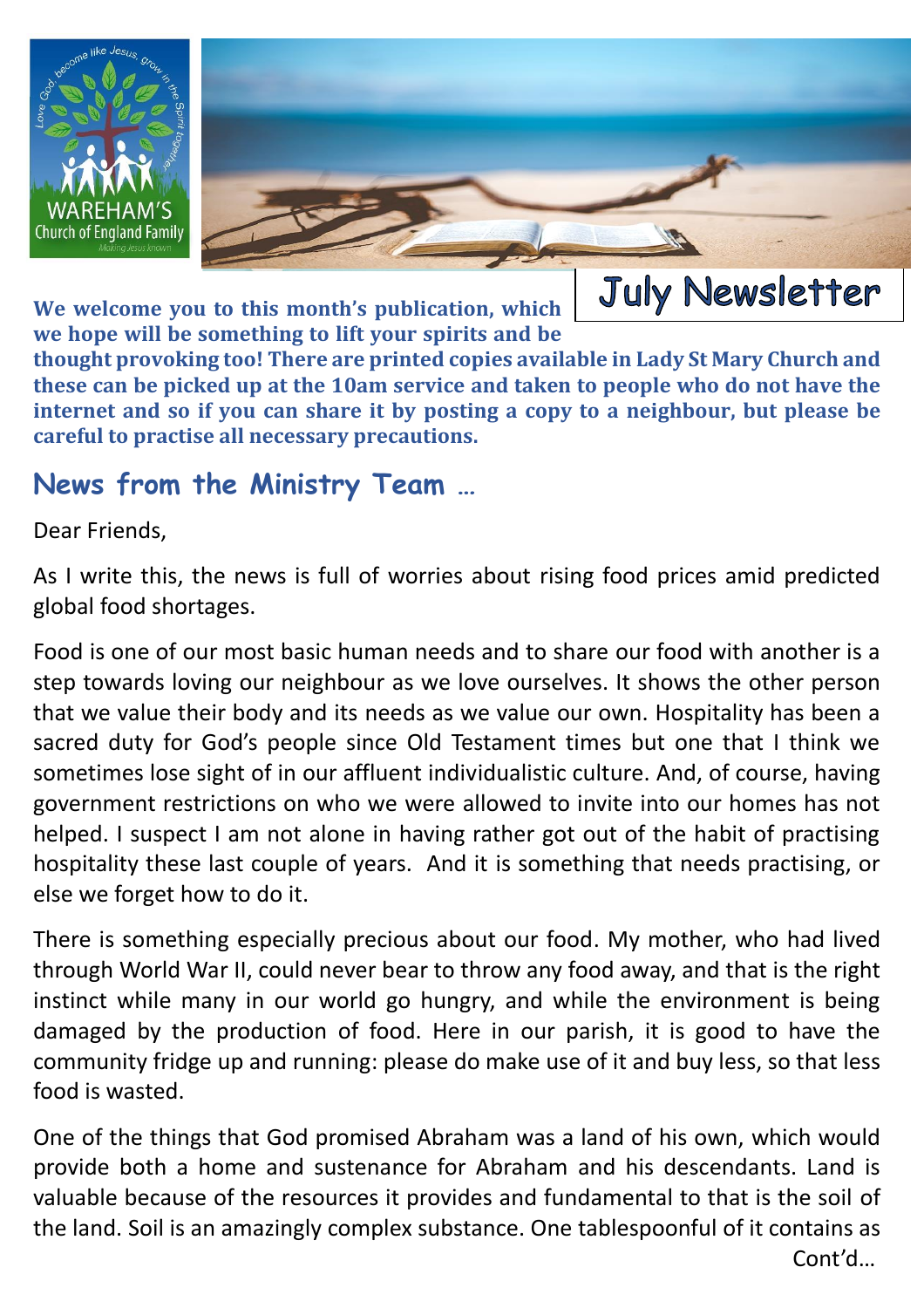many organisms as there are people on earth and it takes at least 500 years to form an inch of topsoil, so to allow it to be eroded away is to damage the land for centuries to come. Soil stores about a quarter of our carbon dioxide emissions each year, but its ability to store carbon is damaged by many modern intensive farming methods. So, when we waste food, we are needlessly damaging the environment.

Jesus taught his disciples to pray 'Give us this day our daily bread'. We are to ask for 'our' bread, not 'my' bread, reminding us that we are called to be in community with others, and that our food is something to be shared, not hoarded. We pray for bread, not for luxuries, reminding us that it is God who meets our basic human needs, God on whom we depend for life itself.

And it was ordinary bread, broken and shared, that Jesus commanded his disciples to use as a permanent reminder of his death, when his body was broken on the cross for our sins that we might have eternal life. Communion is rooted in a shared meal, when believers sat down to share food together, ensuring that all received what they needed, all of equal value in God's kingdom, all dependent on God to provide both physical and spiritual food. When we celebrate communion together, we are joined together as Christ's body on earth, God's people around the world and throughout the ages, worshipping around the throne of grace. And part of the outworking of that is to recognise that each worshipper has equal rights to a share of the good things our earth provides. We have no right to take more than our share at the expense of those in the developing world or those who will inherit the earth from our generation.

So let us pray, 'Father, give us this day our daily bread.'

Yours in Christ,

*Helen*

**Meals for those in need:** since the new year we have been storing frozen meals in the parish hall to support those in



need. Many thanks to those who have helped with this. However, our supplies are now getting low and so if anyone could make a casserole, shepherds pie, lasagne, crumble etc it would be much appreciated . Debs in the office will be able to show you where to store them. Many Thanks in anticipation of your help, Linda Everett (Tel 01929 289236)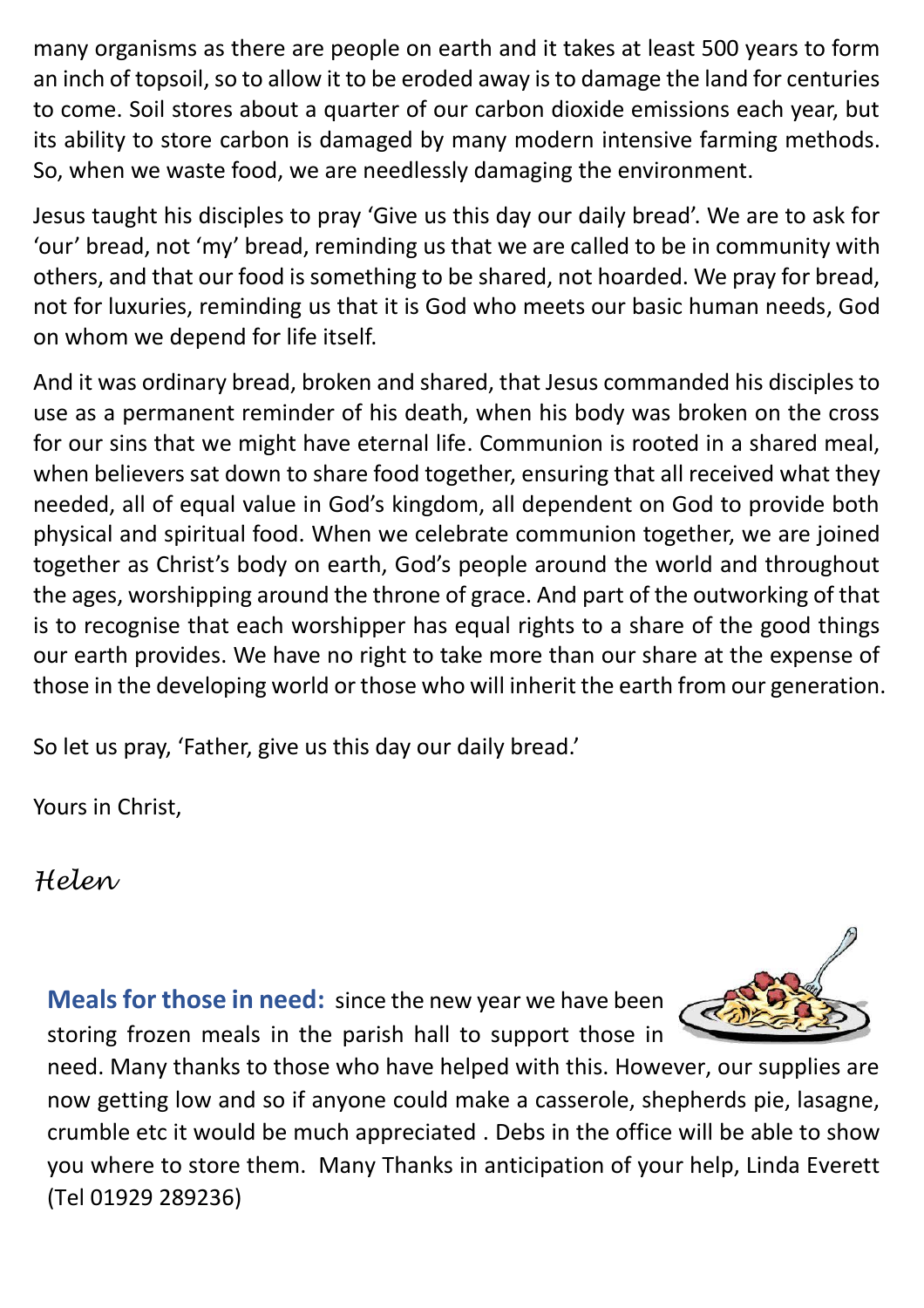## **News from the Team**





#### **A special Jubilee weekend!**

The extended bank holiday weekend at the beginning of June provided many opportunities around the parish to celebrate the Queen's Platinum Jubilee. Many people were involved in local street parties, in addition to larger organised events. **Thank you to everyone who joined in and took part in these events.**

In **Sandford** several different community organisations, including the church, joined together for the Jubilee Celebrations on the Saturday afternoon. We had a brilliant time, the sun came out, and many from the local community came to join the fun. On our church stall we had Jubilee-



themed crafts, and we reckon that over 100 children decorated a crown biscuit, and over 100 children decorated a drinks coaster with colourful Jubilee designs. Lots of



people turned out to see the children from Sandford school choir (and some adults from church!) sing the Jubilee song 'Rise up and serve', and to see the colourful winners of the decorated crown competition. In addition, the school PTA were kept busy doing face painting, the Scouts ran a brilliant cake stall, and the RBL Women's Section provided great refreshments.

In **Wareham,** a special civic service on the Quay on the Sunday morning was very well attended. Prayers were said for the Queen, giving thanks for her long service and her inspiring faith in God. And an impressive sum of **£380** was raised in support of **QCT Platinum Jubilee Fund for Young Leaders and The Queens Green Canopy Charity**. Thank you to everyone who helped to arrange this special outdoor service, and to all who took part.

#### **Helen Williams**

**As part of her training, Helen has to do a 'rural placement'** and will be on placement in the Benefice of West Purbeck from  $4<sup>th</sup>$  to  $17<sup>th</sup>$  July. During this time, she will need to focus on what is going on there and will not be available to be involved in anything here, though she will deal with emails that are essential for forward planning.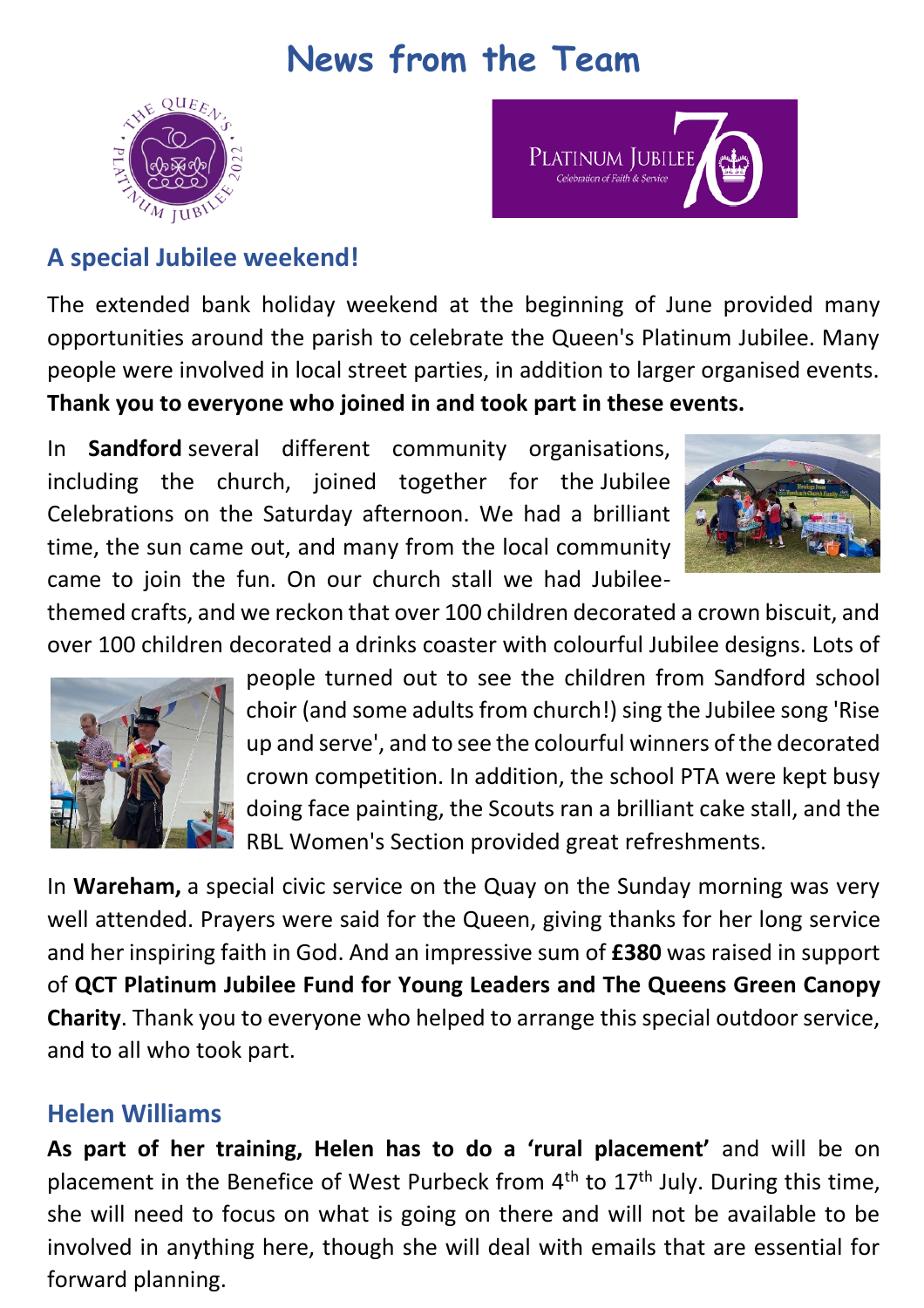### **Open air united service at Sandford**

Many of us enjoyed new opportunities to worship out of doors during the covid pandemic, and we will be holding our next united parish service in the open air on **Sunday 31st July at 10am** in the grounds of Sandford School. All



are welcome to come along and join in this time to worship together outdoors, in the midst of God's wonderful creation.

## **A reflection in the likeness of Psalm 2**

Why do the nations posture and pose, trying to outdo each other, and out do God? Why do they seek to expand their borders, destroying life and environment?

The rulers of the earth spend fortunes on armaments and vain projects, pushing boundaries in time and space, Whilst the poor die of hunger, disease, and displacement.

Meanwhile the earth withers.

They say, "We're in charge, the world is ours and all that is in it." But God weeps at their arrogance and ignorance.

When will they learn? (God says) "I have shown them the way, but they ignore it."

They are doomed to destruction whilst rejoicing in this world's victories.

Open your eyes you rulers, see the needs around you. See what there is you could be doing to help. Then you will know the ways of the Lord. Then you will see his hand at work, For he blesses those who seek the good of others.

Glory to the Father and to the Son and to the Holy Spirit, As it was in the beginning, is now, and shall be for ever. Amen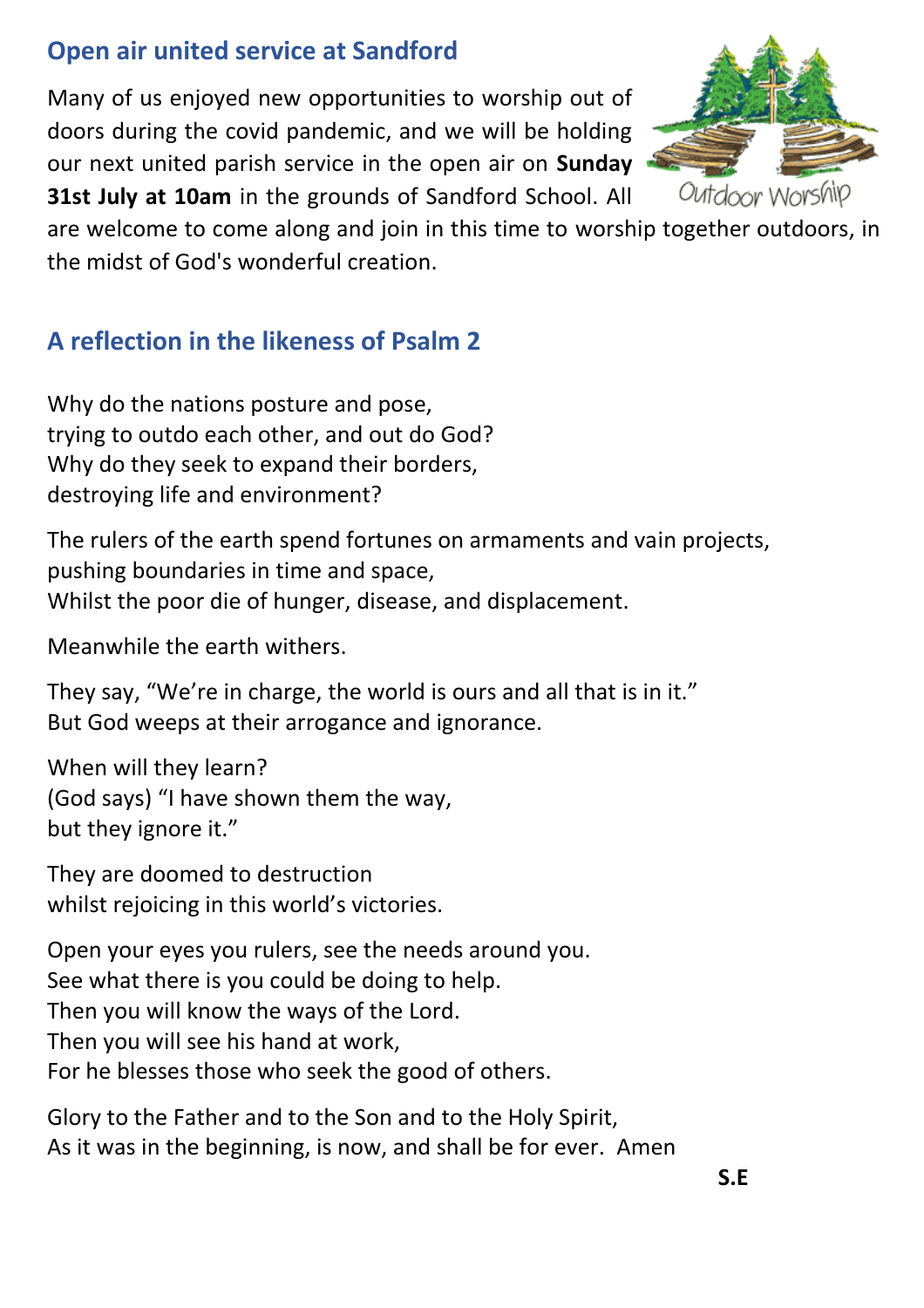# **Diary Dates**

**Men's Breakfast** 

The next Men's breakfast will be on **Saturday 2 nd July at 8.30am at Not Just Sundaes**. Whether you were a regular

at men's breakfasts in the past, or have never been before, you are welcome to come along. The cost will be £6 per head, please contact the Parish Office on 01929 550905 or [parish.office@warehamchurches.org.uk](mailto:parish.office@warehamchurches.org.uk) to book your place.

### **Ladies That Lunch and Pray:**

Please note that will be no Ladies That Lunch and Pray during the months of July and August.

**Ladies afternoon:** Ladies would you like to take time out? Come along for an afternoon of reflection, fun and craft followed by a cream tea. The programme will include, reflection by Hilary Bond, pottery with Barbara Wells, hand massage with Angie, Healthy cooking with Mel and painting with Carol.



venue: Sunnyleigh, Hyde, BH20 7NT

Transport can be provided.

Tickets £5, concessions available. Please contact Debs in the office, Linda Tel 01929 289236, **[l.everett1@icloud.com](mailto:l.everett1@icloud.com)** or Anne Laking Tel 07921 648148, if you would like to book your place.





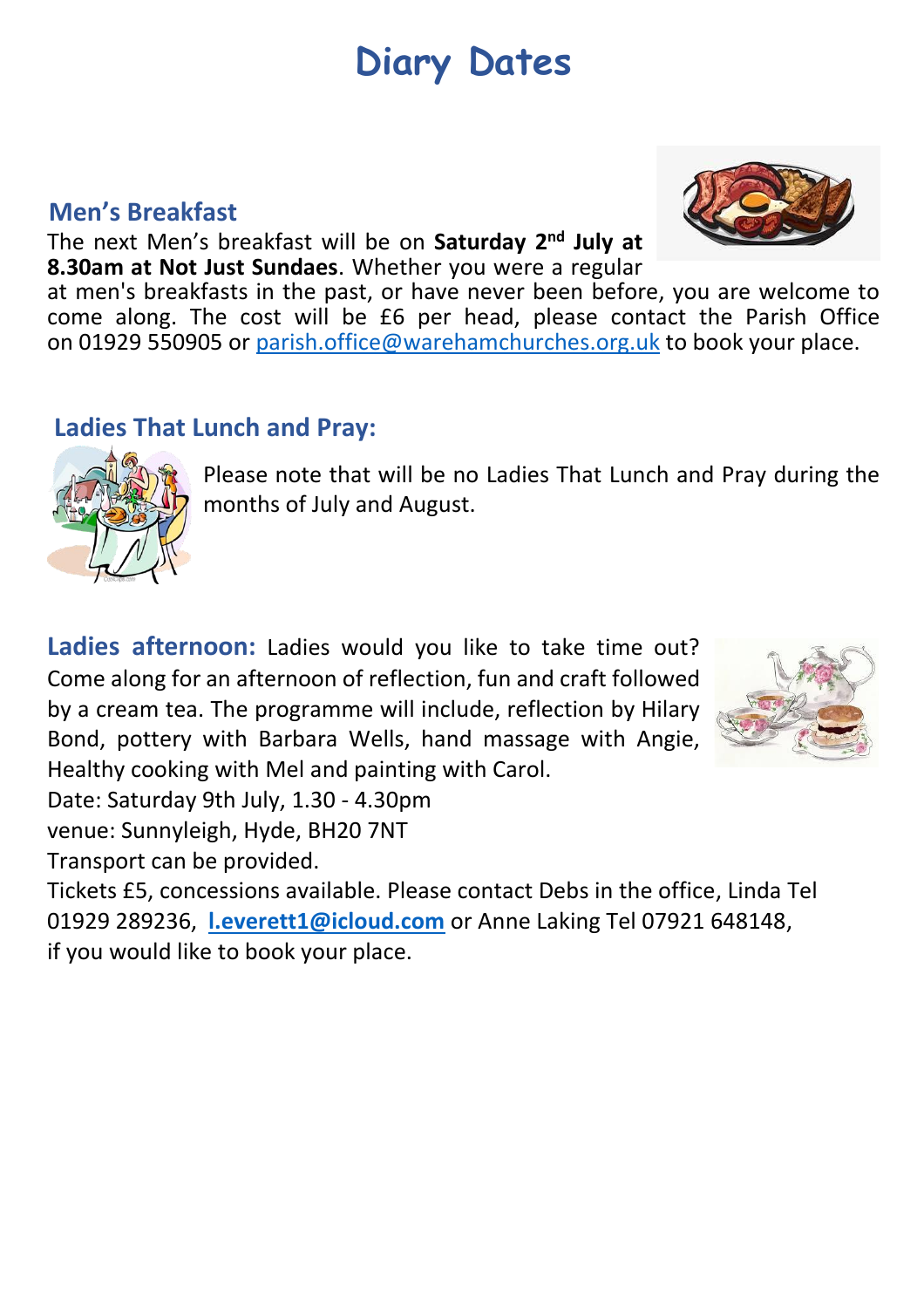# **Puzzles**



|                 |   |   |                |                |   |                |                     | 3                       |
|-----------------|---|---|----------------|----------------|---|----------------|---------------------|-------------------------|
|                 | 3 | 1 |                | $\overline{2}$ |   |                |                     | $\overline{\mathbf{8}}$ |
|                 |   |   | 5              |                | 9 |                | 1                   |                         |
| 5               |   |   | 6              |                |   |                |                     |                         |
| 1               |   | 4 |                |                |   | $\overline{2}$ |                     | 9                       |
|                 |   |   |                |                | 2 |                |                     | $\overline{7}$          |
|                 | 5 |   | $\overline{7}$ |                | 8 |                |                     |                         |
| 7               |   |   |                | 1              |   | 9              | $\overline{2}$      |                         |
| $6 \overline{}$ |   |   |                |                |   |                | @ 2008 KrazyDad com |                         |

© 2008 KrazyDad.com

#### **The Maze** Sudoku **Sudoku**



#### **Crossword**

#### **Clues Across**

1 Proverbs describes her as being 'of noble character' (Proverbs 31:10) (4)

3 'Shall we go up again  $-$  against the Benjamites, our brothers?' (Judges 20:23) (2,6)

8 A descendant of Shem (Genesis 10:28) (4)

9 'Anyone who does not carry his cross and follow me

cannot be my  $-$  ' (Luke 14:27) (8)

11 Resentment (Ephesians 4:31)(10)

14 In Cain(anag.)(6)

15 'Such knowledge is too wonderful for me, too lofty for me to—' (Psalm 139:6) (6)

17 Intense (1 Thessalonians 4:5)(10)

20 Third Order of the Roman Catholic Church(8)

21 'At midnight the cry rang out, "Here's the bridegroom! Come out to  $-$  him"' (Matthew 25:6) (4)

22 'My grace is sufficient for you, for my power is made perfect in  $-$  ' (2 Corinthians 12:9) (8)

23 'As the — pants for streams of water,so my soul pants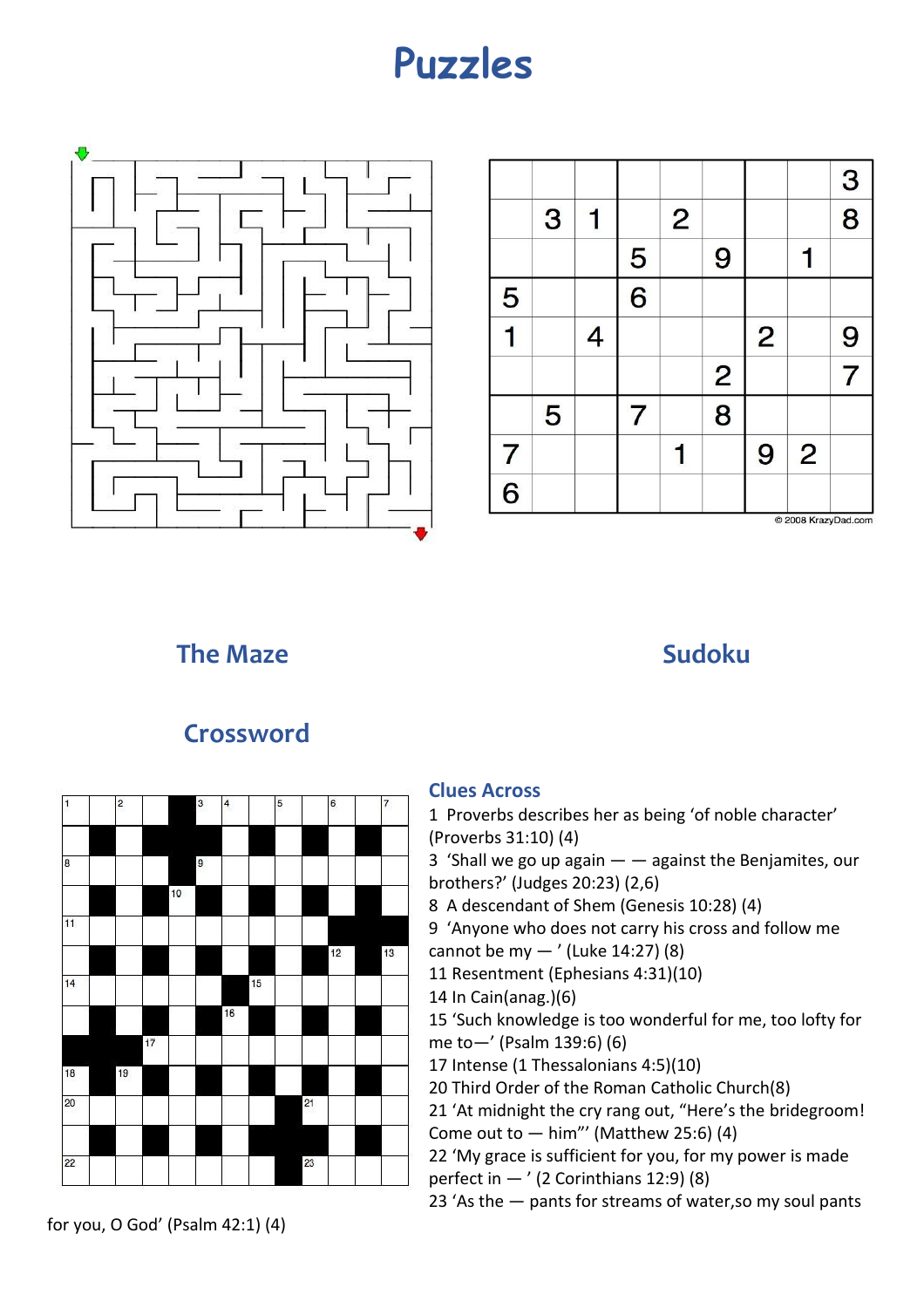#### **Clues Down**

- 1 Nickname of popular First World War chaplain, the Revd G.A. Studdert Kennedy, Willie (8)
- 2 Occasion of religious joy (Lamentations 2:22) (5,3)
- 4 'We three kings of  $-$  are' (6)
- 5 Allegation or charge (Jude 9) (10)
- 6 Kind (1 Chronicles 12:33) (4)
- 7 'Open your and look at the fields!' (John 4:35) (4)
- 10 Also known as the Feast of Lights (John10:22)(10)

12 Area that saw the healing of two demon - possessed men and a herd of pigs stampeding to their deaths (Matthew 8:28) (8)

13 Forebear(James2:21)(8)

- 16 Name given to the first two books of the Apocrypha(6)
- 18 Esau sold his birthright for this (Genesis25:34)(4)
- 19 Rear(anag.)(4)

# **Something to make you smile**



It was bad enough your mobile ringing halfway through his sermon, without the ringtone being the 'Christians Awake' tune!



Not everyone has a natural gift for rural ministry